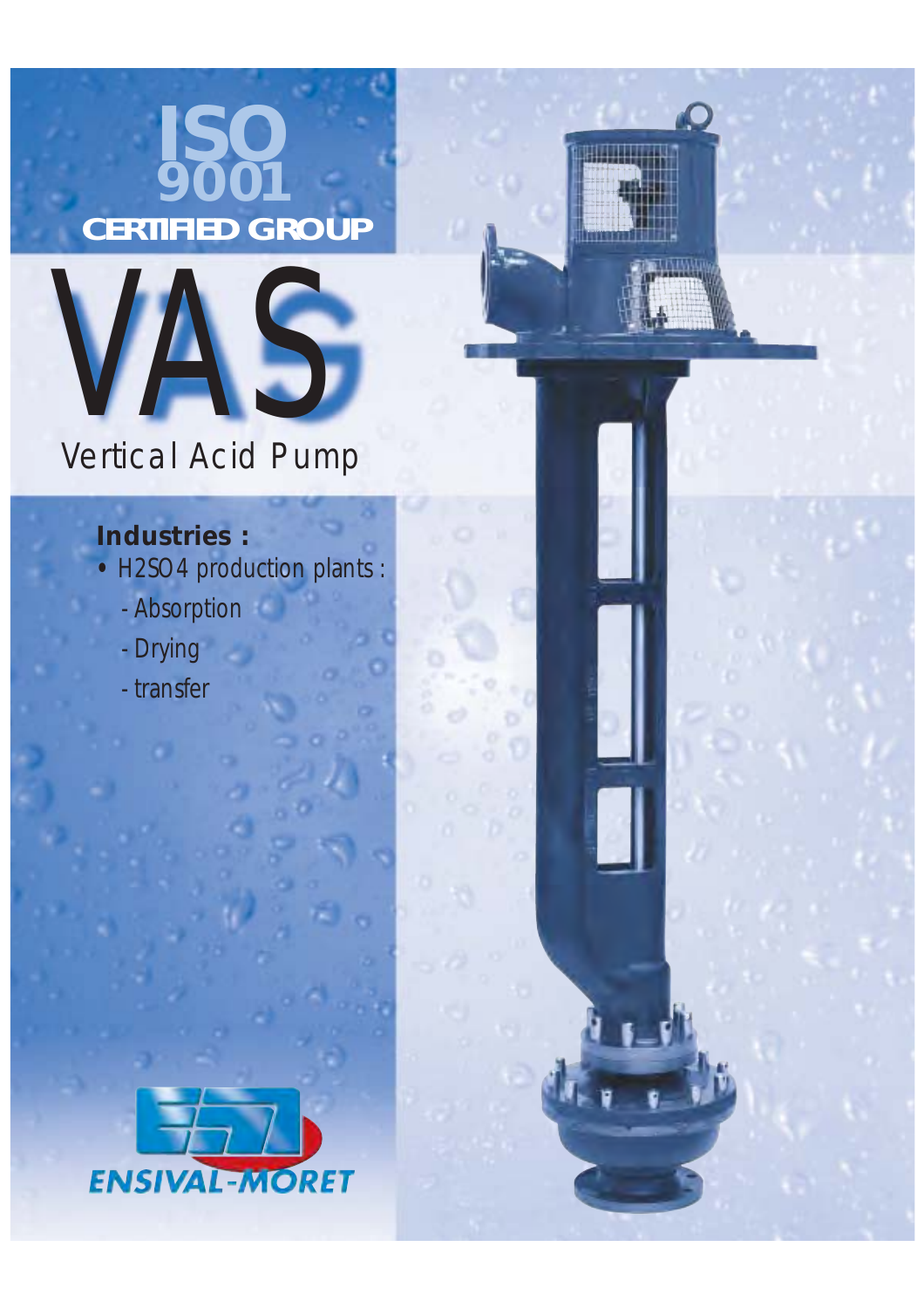### *Main features*

- *Vertical shaft.*
- *Single-stage with closed impeller.*
- *Multi-blades diffuser type hydraulic in place of volute, and concentric discharge, provides absolute balance of radial forces, and prevents the submerged bearings to operate under load.*
- *Multi-stage construction upon request*
- *Axial loads fully balanced with front and rear renewable wear rings. (fig A)*
- *Ball trust bearing is a double-acting angular contact grease-lubricated.*
- *Shaft seal is reduced to a throttle bushing, the leakage is drained and returned to the tank (fig B), no other seal of any type in contact with the liquid.*
- *Auxiliary gland packing stop acid vapors, providing corrosion protection for ball bearings, and safety for maintenance.*
- *Precision fitting in the pump are corrosion protected, multiple o-rings keep them dry. (fig C)*
- *Threads and studs are corrosion protected by cap nuts with o-rings.*
- *Three basic constructions : - Lateral discharge for small sizes (fig 1) - Discharge through sump header for large sizes (fig 2)*
- *Dry installation outside tank (fig 3)*

#### *Materials*

- *Pump casing in acid proof cast iron.*
- *Impeller, wear rings and shaft sleeves in 14/40/5/5 special stainless steel (NZ 144).*
- *Bearings in Ferro-silicium.*
- *Shat in 20/25/4 stainless steel (1.4539) with FEP lining.*

### *VA S 150 - 32*

*PUMP DISCHARGE IMPELLER*

*FAMILY ORIFICE (in mm) DIAMETER (in cm)*



*Fig.B Acid leaks from throttle bushing is collected in a pipe and returned to the tank preventing external corrosion of the columns by splashing.*





|         | Casing    |              | <b>Baseplate</b>        |    |    | Discharge        |    |    |      | Casing     |      |       | <b>Baseplate</b> |    |        | <b>Discharge</b> |          |    |       |
|---------|-----------|--------------|-------------------------|----|----|------------------|----|----|------|------------|------|-------|------------------|----|--------|------------------|----------|----|-------|
|         | ΦA        | в            | $\Phi$ C                | ΦP | ΦF | ΦТ               | ΦR | м  | H1   |            | ΦA   | в     | $\Phi$ C         | ФP | ΦF     | ΦT               | ΦR       | м  | H1    |
| 150-28A |           |              | 9 5/8 14 3/4 14 3/8 20  |    | 24 | 25 3/4           | 6  | 17 | 8    | $50-26$    | 31/4 |       | 12 1/4 16 1/4 20 |    | 24 3/4 | 26 3/4           | 2        | 11 | 6     |
| 150-32  |           | 9 5/8 17 1/4 | 16 3/8 20               |    | 24 | 253/4            |    | 17 | 8    | 50-32      | 4    | 123/8 | 18 3/8 20        |    | 24 3/4 | 26 3/4           |          | 11 | 6     |
| 200-30A | 12        | 18           | 16 3/4 24               |    |    | 28 1/4 30 1/4    |    | 19 | 8    | 80-26      |      |       | 14 1/8 17 3/8 20 |    | 24 3/4 | 26 3/4           | 3 1/4 11 |    |       |
| 200-30B | -12       | 19 1/4 18    |                         | 24 |    | 28 1/4 30 1/4    |    | 19 | 8    | 80-32      |      | 14    | 19 1/4 20        |    | 24 3/4 | 263/4            | 3 1/4 11 |    |       |
| 250-44  |           |              | 17 5/8 26 3/8 24 5/8 24 |    |    | 28 1/4 30 1/4 10 |    | 21 | 95/8 | $100 - 26$ |      | 14    | 17 1/4 24        |    | 29     | 311/4            | 4        | 14 | 7 3/8 |
| 300-44  | 17 5/8 28 |              | 26 3/8 28               |    |    | 32 3/8 34 3/8 12 |    | 21 | 10   | $100 - 32$ |      | 14    | 20               | 24 | 29     | 311/4            |          | 14 | 73/8  |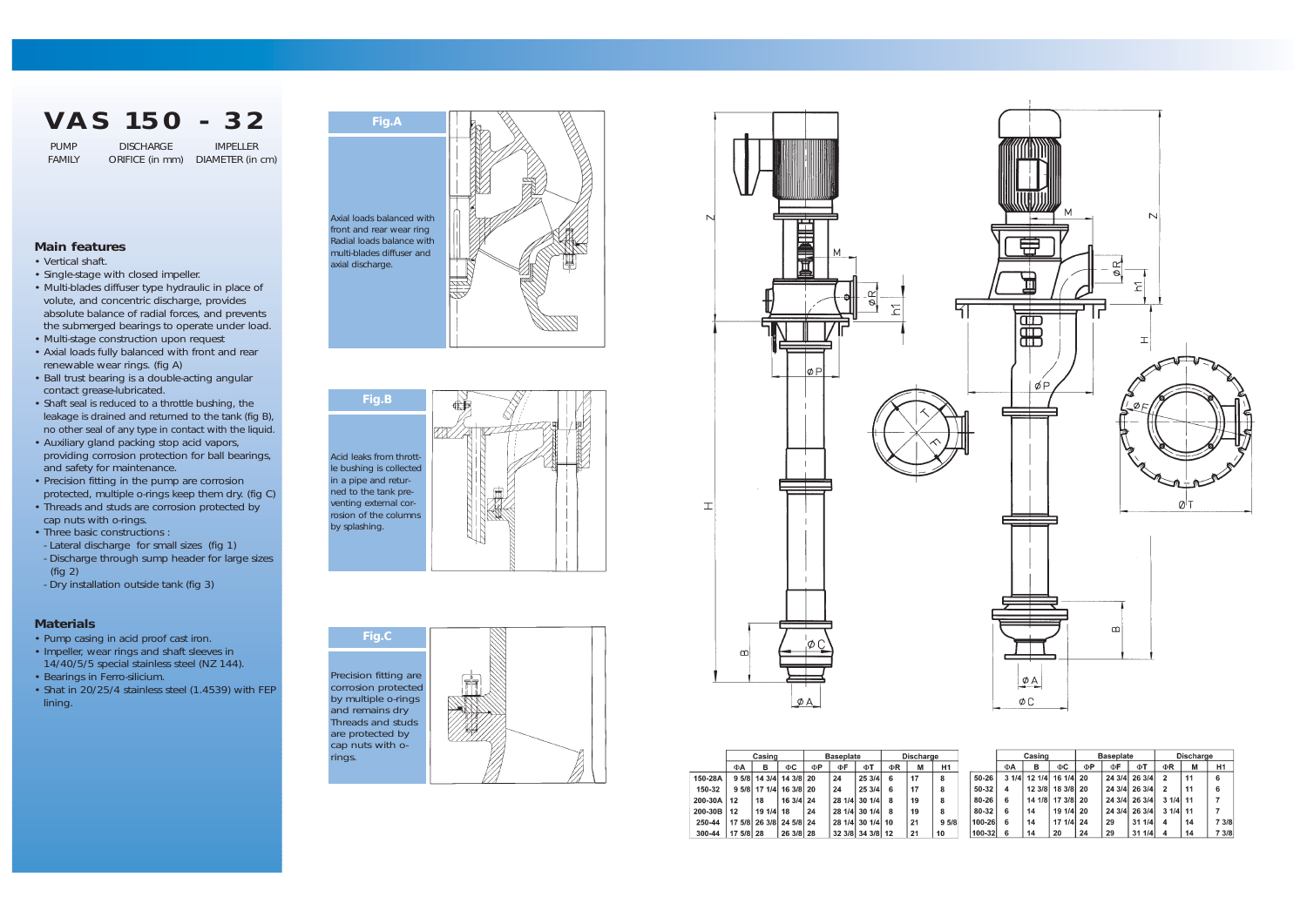| REP.             | <b>DESIGNATION</b>                               |
|------------------|--------------------------------------------------|
| 1                | BEARING FRAME MOTOR SUPPORT                      |
| 1A               | <b>MOTOR SUPPORT FRAME</b>                       |
| 1B               | <b>BEARING FRAME</b>                             |
| $\overline{2}$   | <b>BEARING HOUSING</b>                           |
| 5                | <b>BEARING COVER</b>                             |
| 9<br>9Α          | <b>DEFLECTOR DISC</b><br><b>DEFLECTOR DISC</b>   |
| <b>9B</b>        | <b>DEFLECTOR DISC</b>                            |
| 9C               | DEFLECTOR DISC                                   |
| 9D               | V-RING RETAINING RING                            |
| 10               | <b>THROAT BUSHING</b>                            |
| 22               | <b>BASE PLATE</b>                                |
| 25               | <b>INTERMEDIATE BEARING</b>                      |
| 51               | <b>DISCHARGE COLLECTOR</b>                       |
| 51A              | <b>DISCHARGE PIPE</b>                            |
| 51B              | DISCHARGE PIPE WITH SIDE BRANCH                  |
| 51C              | <b>HANG PIPE</b>                                 |
| 51D              | <b>DISCHARGE BEND</b>                            |
| 52<br>55         | <b>SUCTION COVER</b><br><b>IMPELLER</b>          |
| 58               | <b>IMPELLER LOCK NUT</b>                         |
| 59               | <b>SHAFT</b>                                     |
| 59A1             | DOUBLE SHEATHING                                 |
| 59A2             | <b>DOUBLE SHEATHING</b>                          |
| 59A3             | DOUBLE SHEATHING                                 |
| 60               | SHAFT SLEEVE                                     |
| 60A              | <b>SHAFT SLEEVE</b>                              |
| 60B              | <b>SHAFT SLEEVE</b>                              |
| 60C              | <b>SHAFT SLEEVE</b>                              |
| 62               | <b>GLAND</b>                                     |
| 67               | <b>CASING WEAR RING</b>                          |
| 68<br>82         | <b>CASING WEAR RING</b><br><b>SLEEVE BEARING</b> |
| 82A              | <b>SLEEVE BEARING</b>                            |
| 82B              | <b>SLEEVE BEARING</b>                            |
| 92               | <b>BEARING LOCK NUT</b>                          |
| 102              | <b>SUMP HEAD</b>                                 |
| 144              | STUD-BOLT                                        |
| 144A             | <b>STUD-BOLT</b>                                 |
| 144B             | STUD-BOLT                                        |
| 144C             | <b>STUD-BOLT</b>                                 |
| 144D             | STUD-BOLT                                        |
| 145<br>145A      | <b>CAPNUT</b><br><b>CAPNUT</b>                   |
| 145B             | <b>CAPNUT</b>                                    |
| 145C             | CAPNUT                                           |
| 145D             | CAPNUT                                           |
| 238              | <b>RELIEF PIPE</b>                               |
| 252              | PACKING RING                                     |
| 252A             | <b>PACKING RING</b>                              |
| 265              | <b>SIGHT HOLE</b>                                |
| R <sub>1</sub>   | <b>BALL BEARING</b>                              |
| R <sub>2</sub>   | <b>BALL BEARING</b>                              |
| Re               | SETTING WASHER<br><b>GREASE-NIPPLE</b>           |
| G1<br>C1         | <b>SNAP RING</b>                                 |
| S1               | <b>SAFETY WASHER</b>                             |
| F <sub>1</sub>   | FELT OIL SEAL                                    |
| V1               | V-RING                                           |
| J1               | <b>GASKET</b>                                    |
| J2               | <b>GASKET</b>                                    |
| J3               | <b>GASKET</b>                                    |
| J4               | <b>GASKET</b>                                    |
| J <sub>5</sub>   | <b>GASKET</b>                                    |
| JV<br>T1         | <b>VANETEX TAPE GASKET</b><br>O-RING             |
| T <sub>1</sub> B | O-RING                                           |
| T <sub>2</sub>   | O-RING                                           |
| T <sub>2</sub> B | O-RING                                           |
| T3               | O-RING                                           |
| Τ4               | O-RING                                           |
| T <sub>5</sub>   | O-RING                                           |
| T6               | O-RING                                           |
| T7               | O-RING                                           |
| T8               | O-RING                                           |
| T <sub>9</sub>   | O-RING                                           |



## VA S

 $\textcircled{\scriptsize{9}}$  $\circledR$ CHIZZ  $\sqrt{G}$  $\circled{2}$  $(5)$  $\circledS$  $\Diamond$  $\circled{R}$ X  $<sup>②</sup>$ </sup>  $(F)$  $\circledcirc$  $\begin{array}{c}\n\boxed{62} \\
\hline\n\end{array}$ 我  $\boxtimes$  $\frac{1}{50}$  $(252)$  $\sqrt{22}$  $(252A)$  $\bigoplus$  $(10)$  $(59A)$  $\bigcirc$  $(T9)$ 图长长  $\circled{A}$  $\overline{\mathbf{z}}$  $\bigcirc$  $\frac{1}{\sqrt{12}}$  $\sqrt{53}$  $(82A)$  $\sqrt{51}$  $60B$  $60A$  $\sqrt{2}$  $(T8)$  $(59A2)$  $(T2B)$  $\circledS$  $\sqrt{145}$  $\circled{51A}$ **REPARA**  $\bigoplus$  $\bigcirc$  $(T2B)$  $(144)$ Ø  $\sqrt{5}$  $\bigcirc$ **AN** 圈  $(145)$  $(82)$  $\overline{60}$  $\textcircled{12}$  $(144)$ Û A  $(T1B)$ **THE**  $-68$ **65**  $\bigoplus$  $\circled{67}$  $(52)$  $\frac{1}{2}$ the  $\sqrt{13}$  $(58)$ 



*Fig.1*